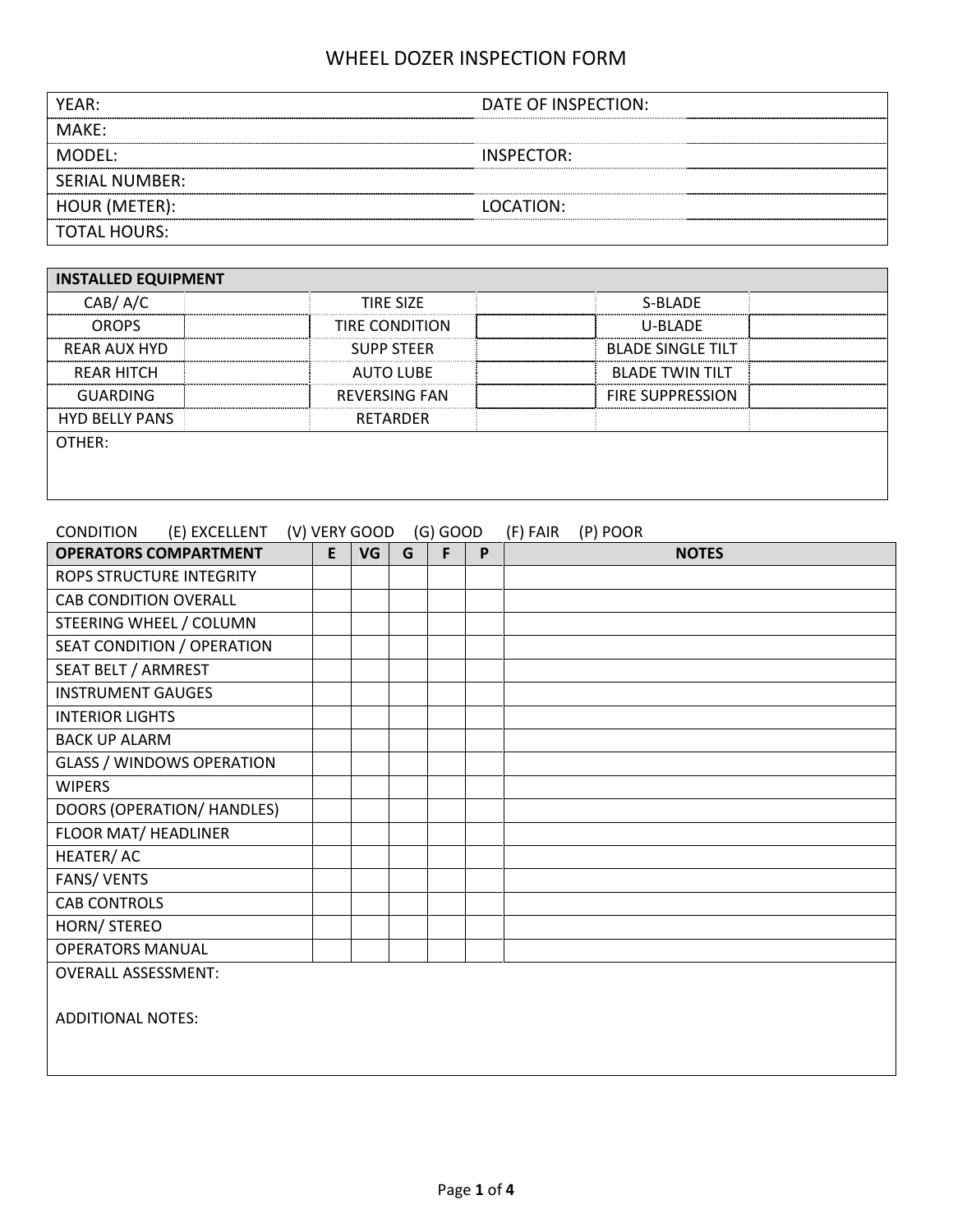| (E) EXCELLENT<br><b>CONDITION</b>                                                        | (V) VERY GOOD |    |   | $(G)$ GOOD |   | (F) FAIR<br>(P) POOR |  |  |
|------------------------------------------------------------------------------------------|---------------|----|---|------------|---|----------------------|--|--|
| <b>COSMETIC / EXTERIOR</b>                                                               | E.            | VG | G | F          | P | <b>NOTES</b>         |  |  |
| LADDERS/ PLATFORMS                                                                       |               |    |   |            |   |                      |  |  |
| <b>STEPS / GRAB IRON</b>                                                                 |               |    |   |            |   |                      |  |  |
| <b>FENDERS</b>                                                                           |               |    |   |            |   |                      |  |  |
| HOOD CONDITION (OPEN/CLOSE)                                                              |               |    |   |            |   |                      |  |  |
| PAINT/ DECALS                                                                            |               |    |   |            |   |                      |  |  |
| <b>COUNTERWEIGHT/ RADIATOR</b>                                                           |               |    |   |            |   |                      |  |  |
| <b>UNDERNEATH</b>                                                                        |               |    |   |            |   |                      |  |  |
| INSPECTION/ ENGINE DOORS                                                                 |               |    |   |            |   |                      |  |  |
| <b>FRONT/ REAR LIGHTS</b>                                                                |               |    |   |            |   |                      |  |  |
| <b>OVERALL ASSESSMENT:</b>                                                               |               |    |   |            |   |                      |  |  |
|                                                                                          |               |    |   |            |   |                      |  |  |
| <b>ADDITIONAL NOTES:</b>                                                                 |               |    |   |            |   |                      |  |  |
|                                                                                          |               |    |   |            |   |                      |  |  |
|                                                                                          |               |    |   |            |   |                      |  |  |
|                                                                                          |               |    |   |            |   |                      |  |  |
|                                                                                          |               |    |   |            |   |                      |  |  |
| (V) VERY GOOD<br>(E) EXCELLENT<br>$(G)$ GOOD<br>(F) FAIR<br>(P) POOR<br><b>CONDITION</b> |               |    |   |            |   |                      |  |  |
| <b>STRUCTURAL</b>                                                                        | E             | VG | G | F          | P | <b>NOTES</b>         |  |  |
| STRUCTURAL DAMAGE                                                                        |               |    |   |            |   |                      |  |  |

ADDITIONAL NOTES:

FRAME/ CRACK REPAIRS STEERING CYLINDER PINS

PUSH ARMS/ TRUNNIONS ARTICULATION JOINT TRUNNION OSCILLATION OVERALL ASSESSMENT:

BLADE TILT PINS BLADE FRAME

| <b>CONDITION</b>           | (E) EXCELLENT | (V) VERY GOOD |   |           |   | $(G)$ GOOD |   | (F) FAIR | (P) POOR     |  |
|----------------------------|---------------|---------------|---|-----------|---|------------|---|----------|--------------|--|
| <b>BLADE</b>               |               |               | E | <b>VG</b> | G |            | P |          | <b>NOTES</b> |  |
| <b>BLADE TYPE</b>          |               |               |   |           |   |            |   |          |              |  |
| <b>BLADE FACE</b>          |               |               |   |           |   |            |   |          |              |  |
| <b>LEADING EDGE</b>        |               |               |   |           |   |            |   |          |              |  |
| <b>CUTTING EDGE</b>        |               |               |   |           |   |            |   |          |              |  |
| <b>CUTTING EDGE/ TOOTH</b> |               |               |   |           |   |            |   |          |              |  |
| <b>OVERALL ASSESSMENT:</b> |               |               |   |           |   |            |   |          |              |  |
|                            |               |               |   |           |   |            |   |          |              |  |
| <b>ADDITIONAL NOTES:</b>   |               |               |   |           |   |            |   |          |              |  |
|                            |               |               |   |           |   |            |   |          |              |  |
|                            |               |               |   |           |   |            |   |          |              |  |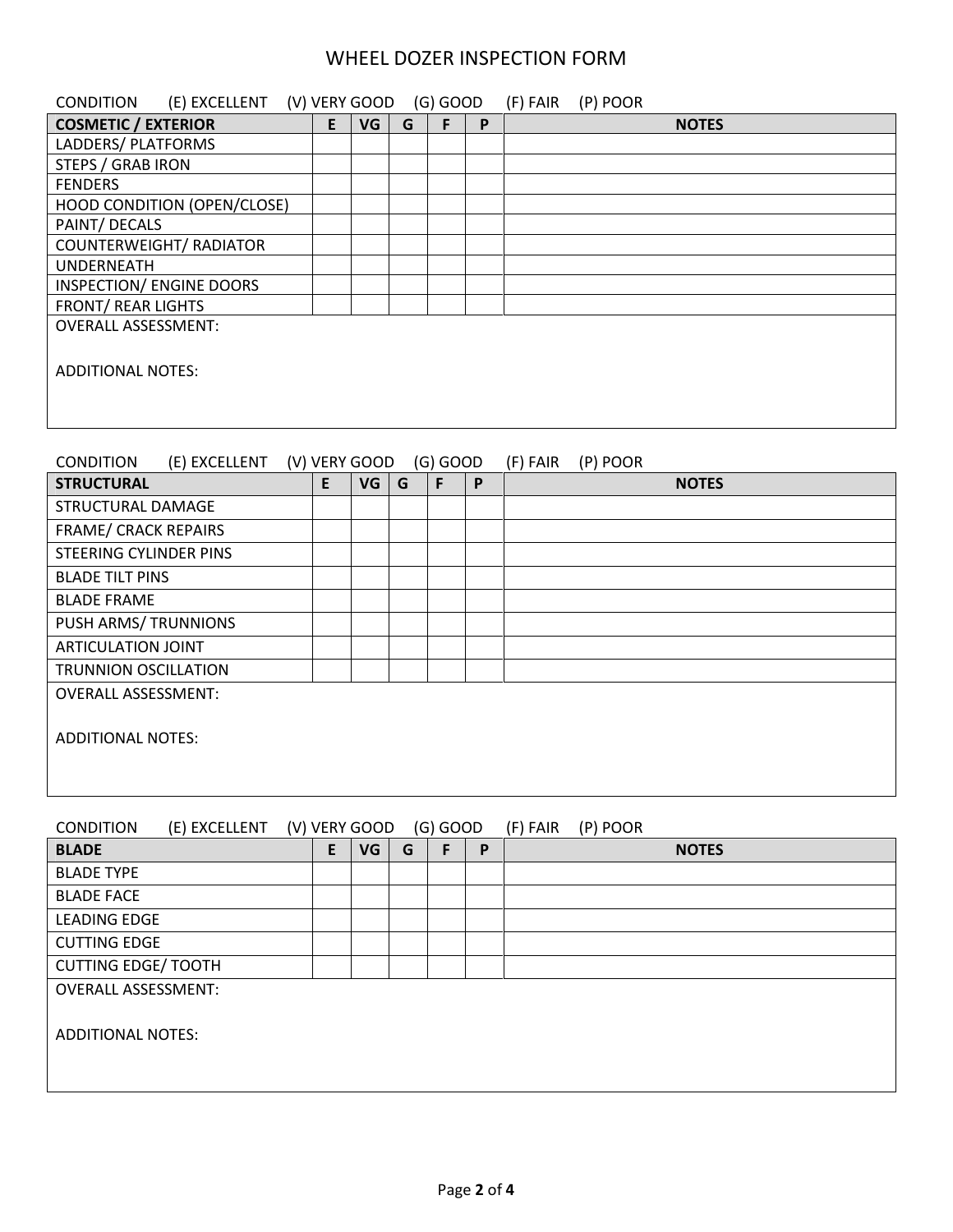| <b>CONDITION</b><br>(E) EXCELLENT (V) VERY GOOD (G) GOOD |   |           |   |   |   | (F) FAIR<br>(P) POOR |
|----------------------------------------------------------|---|-----------|---|---|---|----------------------|
| <b>POWERTRAIN</b>                                        | E | <b>VG</b> | G | F | P | <b>NOTES</b>         |
| <b>ENGINE MAKE/ MODEL</b>                                |   |           |   |   |   |                      |
| <b>EPI TIER</b>                                          |   |           |   |   |   |                      |
| <b>ENGINE S/N</b>                                        |   |           |   |   |   |                      |
| SMOKE/ BLOW BY                                           |   |           |   |   |   |                      |
| ENGINE OIL LEVEL CONDITION                               |   |           |   |   |   |                      |
| <b>ENGINE OIL LEAKS</b>                                  |   |           |   |   |   |                      |
| <b>RADIATOR CAP</b>                                      |   |           |   |   |   |                      |
| <b>COOLAN T LEVEL CONDITION</b>                          |   |           |   |   |   |                      |
| <b>BELTS/HOSES</b>                                       |   |           |   |   |   |                      |
| <b>TURBO</b>                                             |   |           |   |   |   |                      |
| <b>EITHER</b>                                            |   |           |   |   |   |                      |
| <b>TRANSMISSION TYPE</b>                                 |   |           |   |   |   |                      |
| <b>TRANSMISSION OPERATION</b>                            |   |           |   |   |   |                      |
| <b>TRANSMISSION OIL/LEAKS</b>                            |   |           |   |   |   |                      |
| TRANSMISSION SHIFT CONTROL                               |   |           |   |   |   |                      |
| <b>TORQUE CONVERTOR</b>                                  |   |           |   |   |   |                      |
| FINAL DRIVES/ DRIVELINES                                 |   |           |   |   |   |                      |
| <b>BRAKES</b>                                            |   |           |   |   |   |                      |
| <b>PARK BRAKE</b>                                        |   |           |   |   |   |                      |
| <b>DIFFERENTIAL LOCKS</b>                                |   |           |   |   |   |                      |
| FRONT/REAR DIFFERENTIAL                                  |   |           |   |   |   |                      |
| <b>OVERALL ASSESSMENT:</b>                               |   |           |   |   |   |                      |
| <b>ADDITIONAL NOTES:</b>                                 |   |           |   |   |   |                      |

#### CONDITION (E) EXCELLENT (V) VERY GOOD (G) GOOD (F) FAIR (P) POOR

| <b>HYDRAULICS</b>          | E | VG | G | F | P | <b>NOTES</b> |
|----------------------------|---|----|---|---|---|--------------|
| <b>OIL LEVEL</b>           |   |    |   |   |   |              |
| PUMP NOISE / LEAKS         |   |    |   |   |   |              |
| AUX VALVES/LINES           |   |    |   |   |   |              |
| <b>TANK</b>                |   |    |   |   |   |              |
| <b>VALVES</b>              |   |    |   |   |   |              |
| STEERING/HMU               |   |    |   |   |   |              |
| STEERING/ LIFT CYLINDERS   |   |    |   |   |   |              |
| LINE/HOSE CONDITION        |   |    |   |   |   |              |
| <b>CAB CONTROLS</b>        |   |    |   |   |   |              |
| TILT CYLINDERS             |   |    |   |   |   |              |
| STEERING/ LIFT CYLINDERS   |   |    |   |   |   |              |
| <b>OVERALL ASSESSMENT:</b> |   |    |   |   |   |              |
|                            |   |    |   |   |   |              |
| <b>ADDITIONAL NOTES:</b>   |   |    |   |   |   |              |
|                            |   |    |   |   |   |              |
|                            |   |    |   |   |   |              |